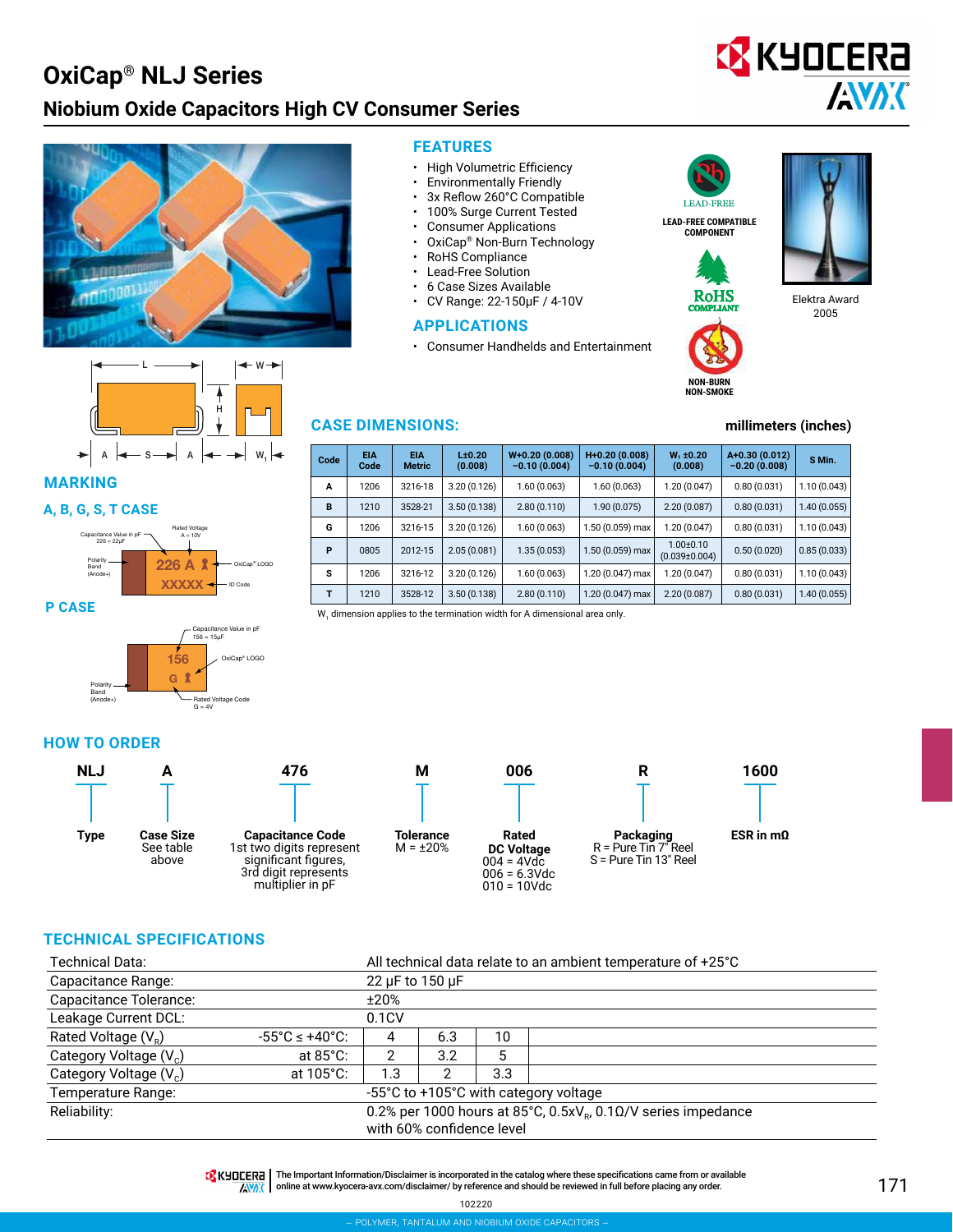

#### **CAPACITANCE AND RATED VOLTAGE RANGE (LETTER DENOTES CASE SIZE)**

| <b>Capacitance</b> |      | Rated Voltage DC to 40°C |                 |                 |  |  |  |  |  |  |
|--------------------|------|--------------------------|-----------------|-----------------|--|--|--|--|--|--|
| μF                 | Code | 4V(G)                    | 6.3V(J)         | 10V(A)          |  |  |  |  |  |  |
| 22                 | 226  | P(4000)                  | S(1800)         | A(4000)/G(3000) |  |  |  |  |  |  |
| 33                 | 336  |                          | G(2200)         | A(1700)         |  |  |  |  |  |  |
| 47                 | 476  |                          | A(1600)/T(1600) | B(1000)         |  |  |  |  |  |  |
| 68                 | 686  |                          |                 |                 |  |  |  |  |  |  |
| 100                | 107  |                          | B(1700)         |                 |  |  |  |  |  |  |
| 157<br>150         |      | B(1500)                  |                 |                 |  |  |  |  |  |  |

Released ratings, (ESR ratings in mOhms in parentheses)

Note: Voltage ratings are minimum values. KYOCERA AVX reserves the right to supply higher voltage ratings in the same case size, to the same reliability standards.

#### **RATINGS & PART NUMBER REFERENCE**

|                    | Case<br><b>Size</b> | Capacitance<br>$(\mu F)$ | <b>Rated</b><br><b>Voltage</b><br>$($ v $)$ | Rated<br>Temperature<br>$(^{\circ}C)$ | Category<br><b>Voltage</b><br>(V) | <b>Category</b><br>Temperature<br>(°C) | <b>Maximum</b><br><b>Surge Current</b><br>(A) | <b>DCL</b><br>Max.<br>$(\mu A)$ | <b>ESR</b><br>Max.<br>@100kHz<br>$(m\Omega)$ | 100kHz RMS Current (mA) |                |                 |              |
|--------------------|---------------------|--------------------------|---------------------------------------------|---------------------------------------|-----------------------------------|----------------------------------------|-----------------------------------------------|---------------------------------|----------------------------------------------|-------------------------|----------------|-----------------|--------------|
| <b>Part Number</b> |                     |                          |                                             |                                       |                                   |                                        |                                               |                                 |                                              | $25^{\circ}$ C          | $85^{\circ}$ C | $105^{\circ}$ C | <b>MSL</b>   |
| 4 Volt @ 85°C      |                     |                          |                                             |                                       |                                   |                                        |                                               |                                 |                                              |                         |                |                 |              |
| NLJP226M004#4000   | P                   | 22                       | 4                                           | 85                                    | 1.3                               | 105                                    | 0.4                                           | 8.8                             | 4000                                         | 134                     | 121            | 54              | 3            |
| NLJB157M004#1500   | B.                  | 150                      | 4                                           | 85                                    | 1.3                               | 105                                    | 1.0                                           | 60.0                            | 1500                                         | 261                     | 235            | 104             | 3            |
| 6.3 Volt @ 85°C    |                     |                          |                                             |                                       |                                   |                                        |                                               |                                 |                                              |                         |                |                 |              |
| NLJS226M006#1800   | S                   | 22                       | 6.3                                         | 85                                    | $\overline{2}$                    | 105                                    | 1.4                                           | 13.2                            | 1800                                         | 208                     | 187            | 83              | 3            |
| NLJG336M006#2200   | G                   | 33                       | 6.3                                         | 85                                    | $\overline{2}$                    | 105                                    | 1.2                                           | 19.8                            | 2200                                         | 195                     | 176            | 78              | 3            |
| NLJA476M006#1600   | A                   | 47                       | 6.3                                         | 85                                    | $\overline{2}$                    | 105                                    | 1.5                                           | 28.2                            | 1600                                         | 237                     | 213            | 98              | 3            |
| NLJT476M006#1600   |                     | 47                       | 6.3                                         | 85                                    | $\mathbf{2}$                      | 105                                    | .5                                            | 28.2                            | 1600                                         | 245                     | 220            | 98              | 3            |
| NLJB107M006#1700   | B.                  | 100                      | 6.3                                         | 85                                    | $\mathcal{P}$                     | 105                                    | 1.5                                           | 60.0                            | 1700                                         | 245                     | 220            | 98              | $\mathbf{3}$ |
| 10 Volt @ 85°C     |                     |                          |                                             |                                       |                                   |                                        |                                               |                                 |                                              |                         |                |                 |              |
| NLJA226M010#4000   | A                   | 22                       | 10                                          | 85                                    | 3.3                               | 105                                    | 1.1                                           | 22.0                            | 4000                                         | 150                     | 135            | 60              | 3            |
| NLJG226M010#3000   | G                   | 22                       | 10                                          | 85                                    | 3.3                               | 105                                    | 1.4                                           | 22.0                            | 3000                                         | 167                     | 151            | 67              | 3            |
| NLJA336M010#1700   | A                   | 33                       | 10                                          | 85                                    | 3.3                               | 105                                    | 2.3                                           | 33.0                            | 1700                                         | 230                     | 207            | 92              | 3            |
| NLJB476M010#1000   | B                   | 47                       | 10                                          | 85                                    | 3.3                               | 105                                    | 3.4                                           | 47.0                            | 1000                                         | 319                     | 287            | 128             | 3            |

Moisture Sensitivity Level (MSL) is defined according to J-STD-020.

All technical data relates to an ambient temperature of +25°C. Capacitance and DF are measured at 120Hz, 0.5V RMS with a maximum DC bias of 2.2 volts. DCL is measured at rated voltage after 5 minutes.

ESR allowed to move up to 1.25 times catalogue limit post mounting

DCL allowed to move up to 2.00 times catalogue limit post mounting

For typical weight and composition see page 259.

**NOTE: KYOCERA AVX reserves the right to supply higher voltage ratings or tighter tolerance part in the same**

**case size, to the same reliability standards.**

#### Voltage vs Temperature Rating

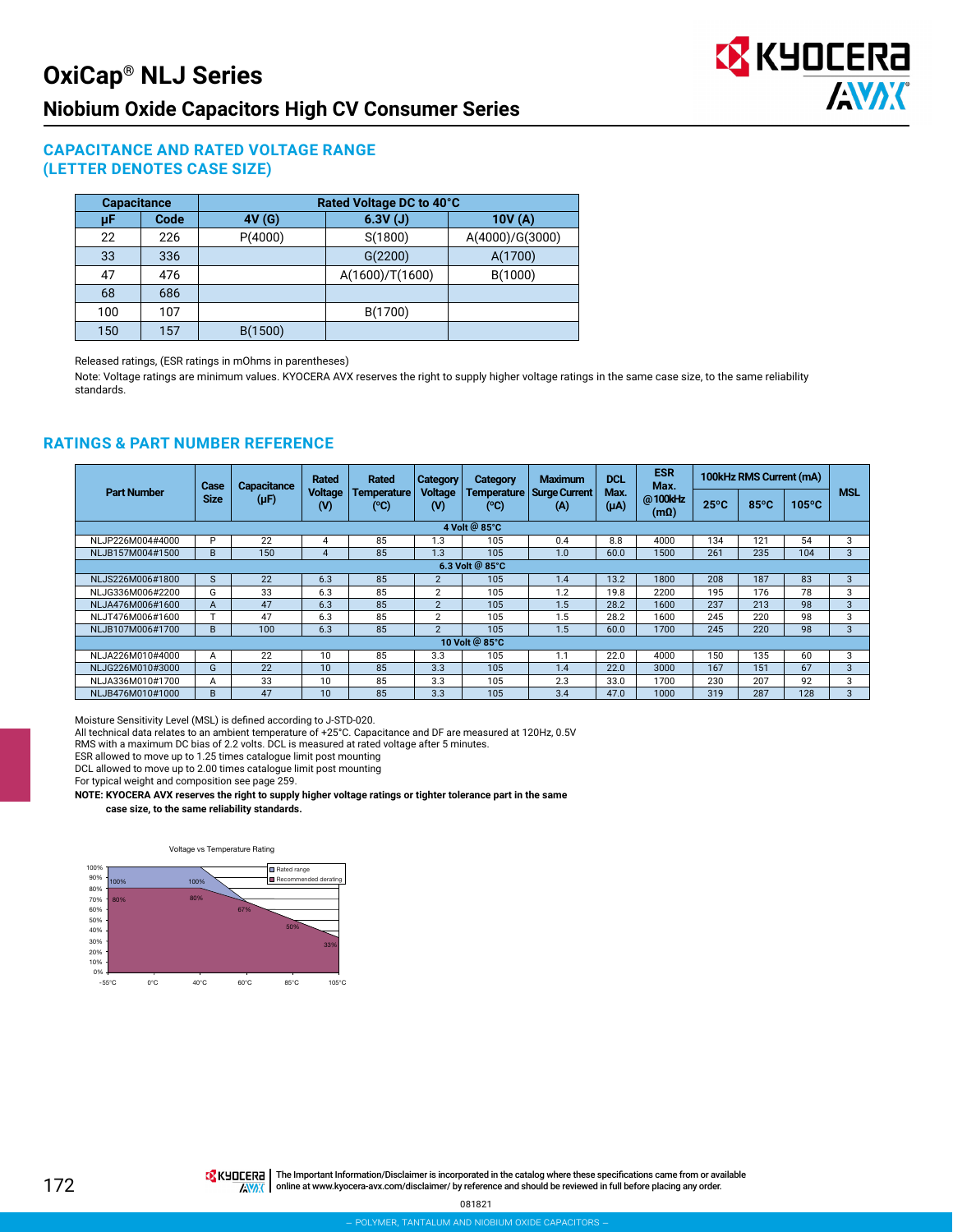## **OxiCap® NLJ Series Niobium Oxide Capacitors High CV Consumer Series**



#### **QUALIFICATION TABLE**

|                                        | NLJ series (Temperature range -55°C to +105°C) |                                                                                                            |                        |                              |                              |                   |                            |                            |                            |                   |  |
|----------------------------------------|------------------------------------------------|------------------------------------------------------------------------------------------------------------|------------------------|------------------------------|------------------------------|-------------------|----------------------------|----------------------------|----------------------------|-------------------|--|
| <b>TEST</b>                            |                                                | <b>Condition</b>                                                                                           | <b>Characteristics</b> |                              |                              |                   |                            |                            |                            |                   |  |
|                                        |                                                | Apply rated voltage (Ur) at 40°C and / or category                                                         | Visual examination     | no visible damage            |                              |                   |                            |                            |                            |                   |  |
|                                        |                                                | voltage (Uc) at 85°C for 2000 hours through a circuit                                                      | <b>DCL</b>             |                              | 2 x initial limit            |                   |                            |                            |                            |                   |  |
| <b>Endurance</b>                       |                                                | impedance of $\leq 0.1 \Omega/V$ . Stabilize at room temperature                                           | $\triangle C/C$        |                              | within ±10% of initial value |                   |                            |                            |                            |                   |  |
|                                        | for 1-2 hours before measuring.                |                                                                                                            | <b>ESR</b>             | 1.25 x initial limit         |                              |                   |                            |                            |                            |                   |  |
|                                        |                                                | Store at 65°C and 90-95% relative humidity for 500                                                         | Visual examination     | no visible damage            |                              |                   |                            |                            |                            |                   |  |
|                                        |                                                | hours, with no applied voltage. Stabilize at room                                                          | <b>DCL</b>             |                              | 2 x initial limit            |                   |                            |                            |                            |                   |  |
| <b>Humidity</b>                        |                                                | temperature and humidity for 1-2 hours before                                                              | $\Delta C/C$           | within ±10% of initial value |                              |                   |                            |                            |                            |                   |  |
|                                        | measuring.                                     |                                                                                                            | <b>ESR</b>             |                              | 1.25 x initial limit         |                   |                            |                            |                            |                   |  |
|                                        | Step                                           | Temperature°C                                                                                              | Duration(min)          |                              | $+20^{\circ}$ C              | $-55^{\circ}$ C   | $+20^{\circ}$ C            | $+85$ °C                   | $+105$ °C                  | $+20^{\circ}$ C   |  |
|                                        | 1<br>$\overline{2}$                            | $+20$<br>$-55$                                                                                             | 15<br>15               | <b>DCL</b>                   | $2x \mathbb{L}^*$            | n/a               | $2x/L**$                   | $10xL^*$                   | $12.5 \times \mathbb{L}^*$ | $2xL^*$           |  |
| <b>Temperature</b><br><b>Stability</b> | 3                                              | $+20$                                                                                                      | 15                     |                              |                              |                   |                            |                            |                            |                   |  |
|                                        | $\overline{4}$                                 | $+85$                                                                                                      | 15                     | $\Delta C/C$                 | n/a                          | $+0/-20%$         | ±5%                        |                            | $+20/-0\%$ +25/-0%         | ±5%               |  |
|                                        | $\overline{5}$<br>6                            | $+105$<br>$+20$                                                                                            | 15<br>15               | <b>ESR</b>                   | $1.25 \times 11*$            | $2.5 \times 11^*$ | $1.25 \times \mathbb{L}^*$ | $1.25 \times \mathbb{L}^*$ | $1.25 \times \mathbb{L}^*$ | $1.25 \times 11*$ |  |
|                                        |                                                |                                                                                                            |                        | Visual examination           |                              | no visible damage |                            |                            |                            |                   |  |
| <b>Surge</b>                           |                                                | Apply 1.3x rated voltage (Ur) at 40°C for 1000 cycles of                                                   | <b>DCL</b>             |                              | 2 x initial limit            |                   |                            |                            |                            |                   |  |
| <b>Voltage</b>                         |                                                | duration 6 min (30 sec charge, 5 min 30 sec discharge)<br>through a charge / discharge resistance of 1000Ω | $\Delta C/C$           |                              | within ±5% of initial value  |                   |                            |                            |                            |                   |  |
|                                        |                                                |                                                                                                            |                        | <b>ESR</b>                   | 1.25 x initial limit         |                   |                            |                            |                            |                   |  |
|                                        |                                                |                                                                                                            | Visual examination     | no visible damage            |                              |                   |                            |                            |                            |                   |  |
| <b>Mechanical</b>                      |                                                |                                                                                                            | DCL                    |                              | initial limit                |                   |                            |                            |                            |                   |  |
| <b>Shock</b>                           |                                                | MIL-STD-202, Method 213, Condition C                                                                       | $\Delta C/C$           | within ±5% of initial value  |                              |                   |                            |                            |                            |                   |  |
|                                        |                                                |                                                                                                            | DF                     |                              | initial limit                |                   |                            |                            |                            |                   |  |
|                                        |                                                |                                                                                                            | <b>ESR</b>             |                              | initial limit                |                   |                            |                            |                            |                   |  |
|                                        |                                                |                                                                                                            |                        | Visual examination           | no visible damage            |                   |                            |                            |                            |                   |  |
|                                        |                                                |                                                                                                            |                        | <b>DCL</b>                   |                              | initial limit     |                            |                            |                            |                   |  |
| <b>Vibration</b>                       |                                                | MIL-STD-202, Method 204, Condition D                                                                       |                        | $\Delta C/C$                 | within ±5% of initial value  |                   |                            |                            |                            |                   |  |
|                                        |                                                |                                                                                                            | DF                     | initial limit                |                              |                   |                            |                            |                            |                   |  |
|                                        |                                                |                                                                                                            | <b>ESR</b>             | initial limit                |                              |                   |                            |                            |                            |                   |  |

\*Initial Limit

The Important Information/Disclaimer is incorporated in the catalog where these specifications came from or available<br>online at [www.kyocera-avx.com/disclaimer/](http://www.avx.com/disclaimer/) by reference and should be reviewed in full before placing any

040320